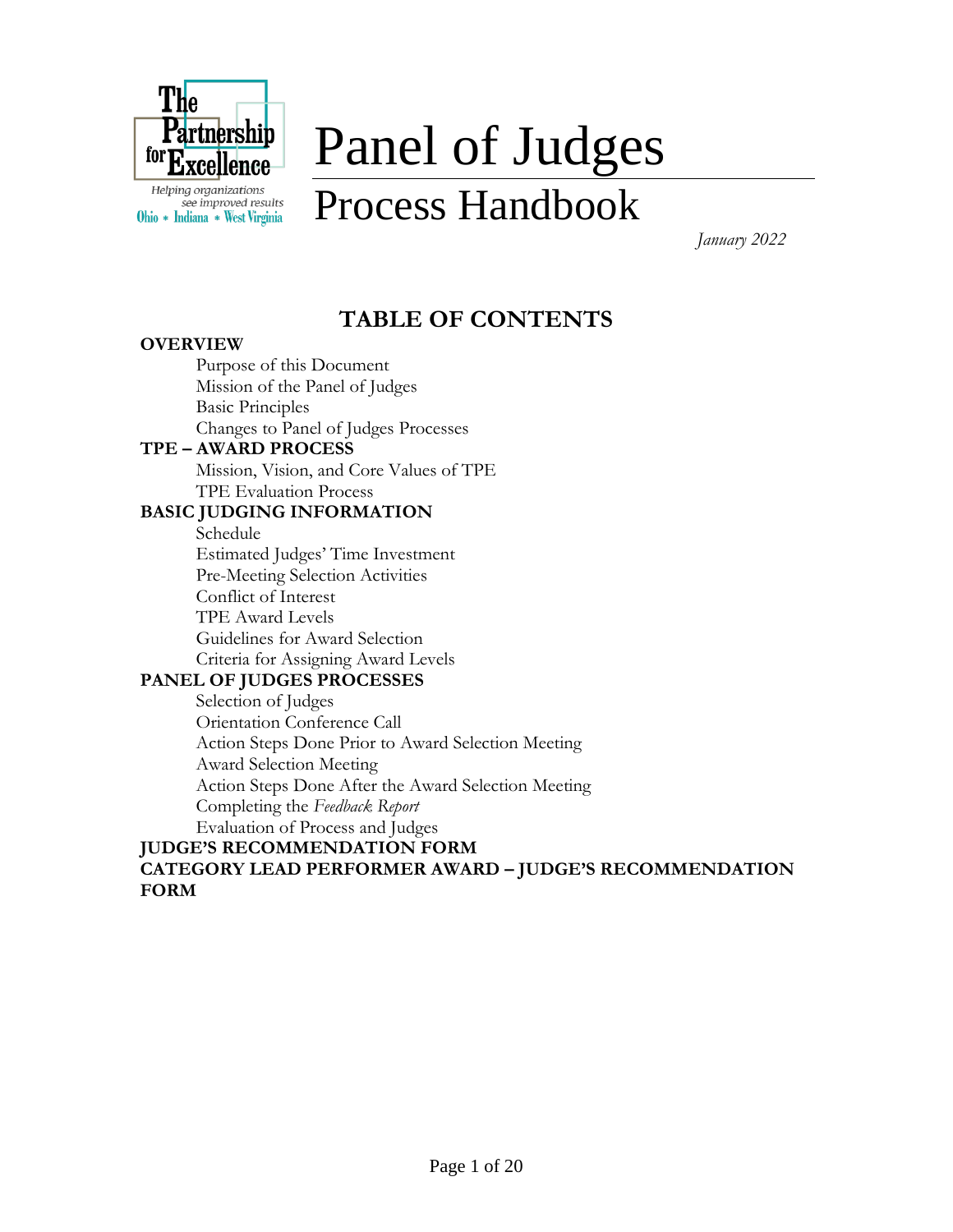## **OVERVIEW**

#### **PURPOSE OF THIS DOCUMENT**

This is a summary of the processes used by The Partnership for Excellence (TPE) Panel of Judges to help ensure fair and thorough evaluations of Applicants.

#### **MISSION OF THE PANEL OF JUDGES**

The Panel of Judges reviews evaluations made by members of the TPE Board of Examiners and determines applicant award levels to be presented to TPE Board of Trustees for ratification.

Judges also mentor Examiner Team Leaders to improve comments of their assigned Applicant, review and strengthen the draft *Feedback Report*, and approve it prior to TPE sending it to the Applicant.

Judges will identify Applicants with exceptional performance practices in Categories  $1 - 6$  as Category Lead Performer recipients and potential presenters at annual Quest for Success conference.

#### **BASIC PRINCIPLES**

- The use of discussion and consensus will be maximized.
- An optimal number of Judges will participate in consensus and decision-making based on the number of applications being evaluated.
- Conflicts of interest and appearances of conflict will be eliminated.
- A Judge may not vote on an Applicant if the Judge has not been present for a substantial portion of the discussion on the Applicant.
- A Judge may not vote on an Applicant if the Judge has a conflict of interest.
- Documentation must be provided to support Judge's recommendations.
- TPE recognizes members of the Panel of Judges as part of the TPE Board of Examiners.

#### **CHANGES TO PANEL OF JUDGES PROCESSES**

Changes to these processes can be made immediately by a majority vote of the Panel of Judges to ensure fair and thorough evaluations of Applicants.

Each Judge should provide TPE with any recommended future changes, ideas, and suggestions for improvement.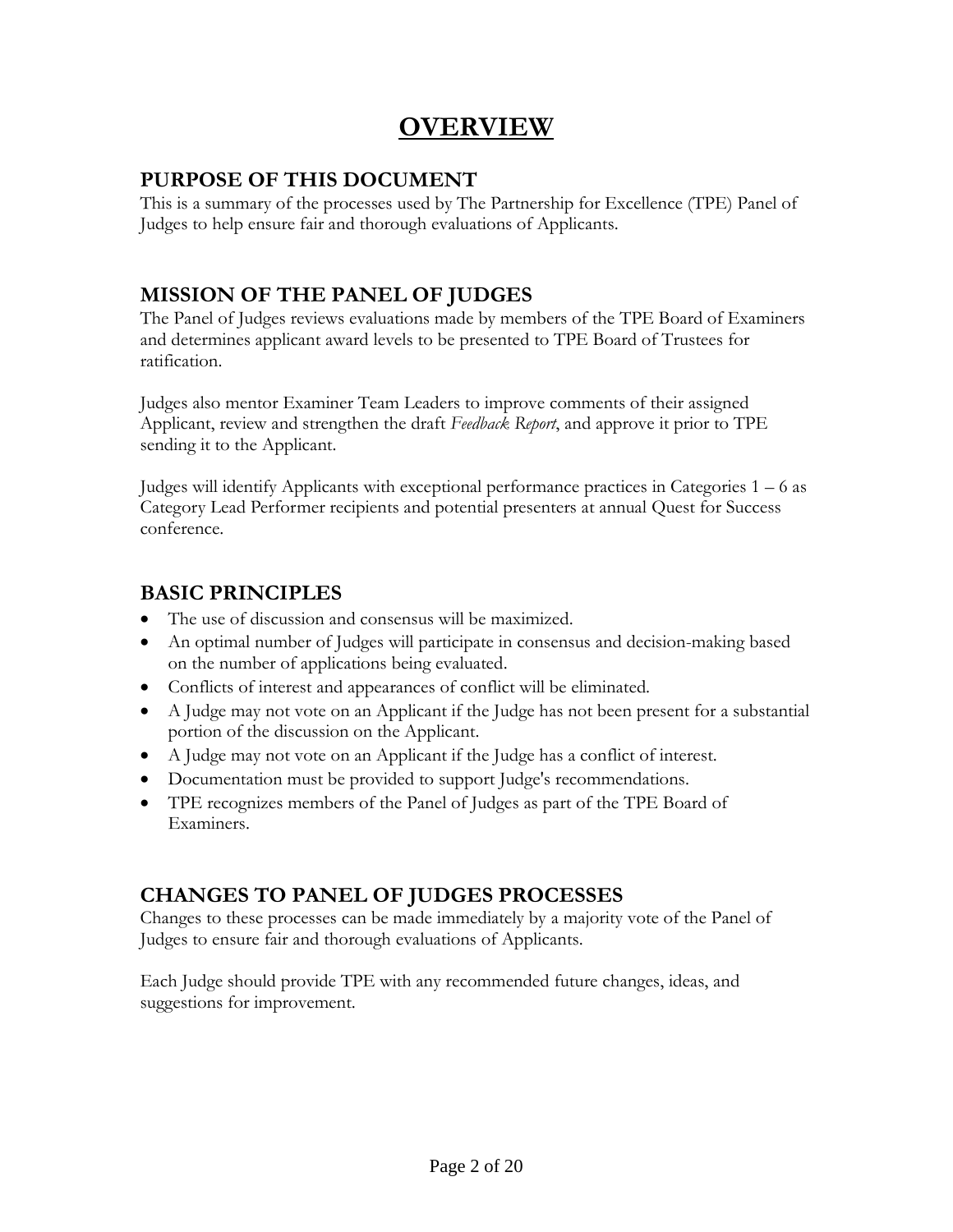## **THE PARTNERSHIP FOR EXCELLENCE**

Since 1998, The Partnership for Excellence has taken results-focused organizations to the next level. TPE is a non-profit organization  $(501(c)3)$  that works with organizations to improve their performance to become better at what they do. Based on the Baldrige Excellence Framework, TPE helps organizations improve all aspects of an organization through the use of seven performance excellence categories.

#### **MISSION, VISION, AND CORE VALUES OF TPE**

| Mission: | To cultivate organizational performance excellence and continuous<br>improvement in Ohio, Indiana and West Virginia |
|----------|---------------------------------------------------------------------------------------------------------------------|
| Vision:  | To be the partner of choice for creating high performing organizations that<br>produce exceptional results          |
|          | <b>Core Values:</b> Excellence, Diversity & Inclusion, Integrity, Visionary Leadership,<br>Professionalism, Agility |

#### **TPE EVALUATION PROCESS**

TPE conducts evaluations of Applicants using the same processes as the Baldrige Performance Excellence Program (BPEP), with only minor differences. These include:

- TPE uses the BPEP *Baldrige Excellence Framework* for Business, Non-profit and Government; Healthcare; and Education. Since Full Applications are due to TPE prior to the end of the calendar year, but evaluated early in the next year, TPE is traditionally completing its evaluation one criteria year "behind" BPEP updates.
- Applicants choose the sector Criteria in preparing their *Application Report*.
- Full Applicants address all Items of their sector Criteria, and submit a 50-page *Application Report* in addition to the Organizational Profile. Only these applicants are reviewed by the Panel of Judges.
- Site Visits focus on the Applicant's use of performance excellence, in addition to the materials contained in the *Application Report*.
- All members of the Board of Examiners receive a two-day Examiner Training session using BPEP training materials.
- TPE organizes teams of six to ten Examiners for each Applicant, based upon the size, location, and sector.
- TPE appoints a Team Leader to provide leadership to each Examiner Team. These individuals receive a half-day Team Leader Training session and supplemental webinars using BPEP training materials.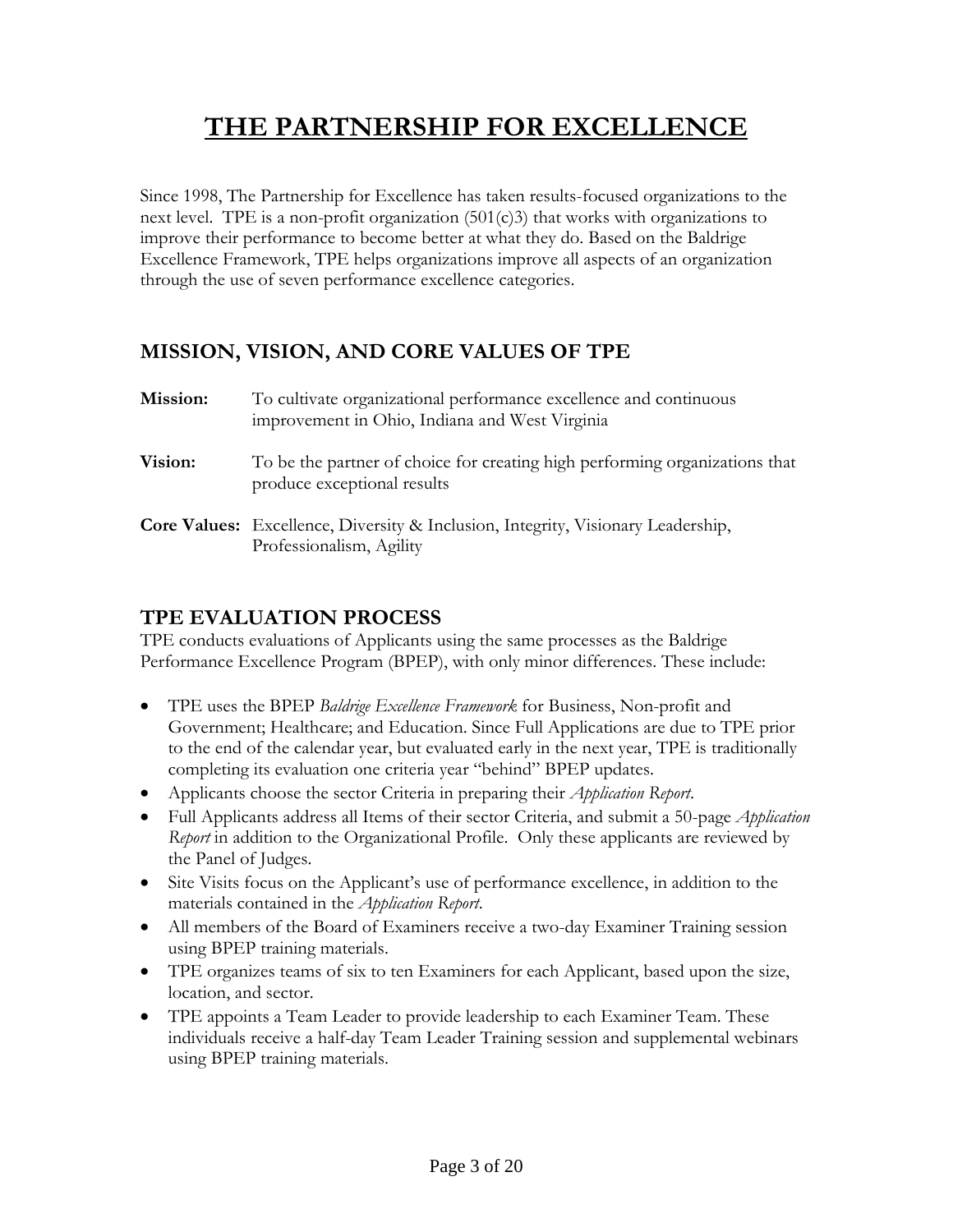- Depending upon the size and experience level of the Examiner Team, another Examiner may serve as a Feedback Editor and another as Assistant Team Leader. The Team Leader is ultimately responsible for completing the draft Feedback Report.
- After completing the Site Visit, the Examiner Team will revise and update comments from their Consensus Scorebook, revise the consensus score as needed, and complete the Site Visit Issue Worksheets.
- The Panel of Judges assign award levels of recognition using the following guidelines:
	- o ALL Applicants receive Award Level recognition; however, applicants may decline to be recognized.
	- o TPE may recognize an unlimited number of Applicants at each Award Level.
	- o The Panel of Judges determines the Award Levels for all Full Applicants. Any award level may be decided by the Panel of Judges, including Platinum, Gold, Silver or Bronze.
	- o If an applicant submits a Full Application, and if for some reason the applicant does not receive a site visit, Bronze is the highest award level the judges may award the applicant and the judges may decide that no award is appropriate.
	- o The TPE Board of Trustees reviews and ratifies the Award Levels determined by the Panel of Judges.
- Concurrently during this process, the Team Leader works with his/her Lead Judge to finalize the *Feedback Report*. The Lead Judge reviews, approves, strengthens and sends the *Feedback Report* to TPE with the final score summary worksheet.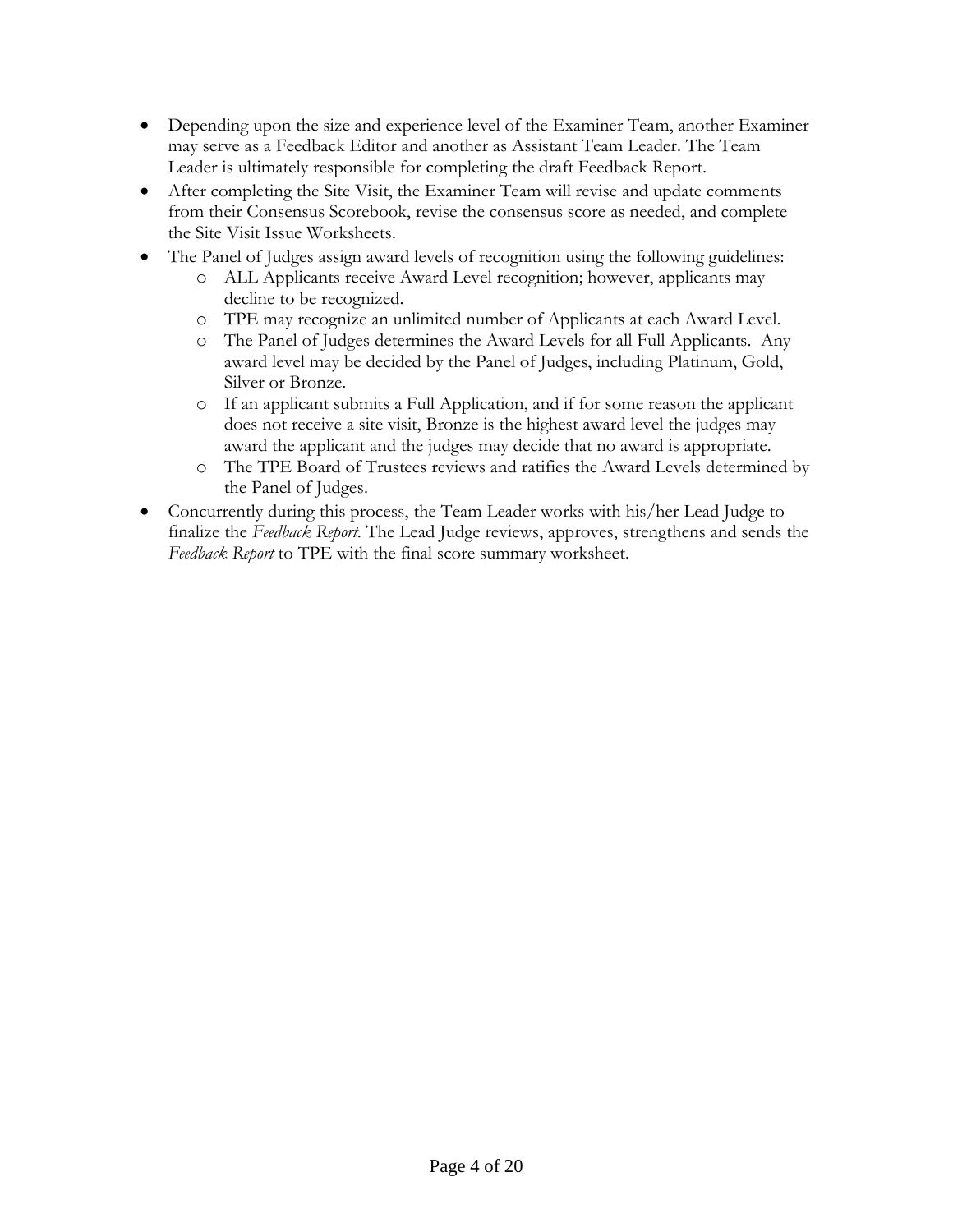## **BASIC JUDGING INFORMATION**

#### **SCHEDULE**

- Selection of members of Panel of Judges September TPE Board Meeting
- Orientation Conference Call Late January (before Consensus Meetings)
- Applications and Criteria books distributed Late January/Early February
- Conference Call with all Judges and TL's Mid/Late February (before Site Visits)
- Consensus Scorebooks sent to Judges Late February/March
- Draft Feedback Reports, Score Summary Worksheet, Score Summary Comparison Worksheet, SVI Worksheets sent to Judges from TLs – March/April
- Final Conference Call with Judges to prepare for Judges Meeting- Mid April
- Assessment Form with Key Factors, Draft FBR, Final Score Summary Worksheet, Score Summary Comparison Worksheet emailed to all Judges – April
- Award Selection Meeting Late April/Early May
- Final Feedback Report and Final Score Summary Worksheet due in to TPE Mid May



#### **ESTIMATED JUDGES TIME INVESTMENT**

- Judges Orientation Conference Call: 2 hours
- Read *Application Report*: 7-12 hours per Applicant
- Review *Draft Feedback Report*: 4-8 hours per Applicant
- Judges Award Selection Meeting: 5-6 hours
- Review and approval of *Feedback Report* : 3-5 hours per Applicant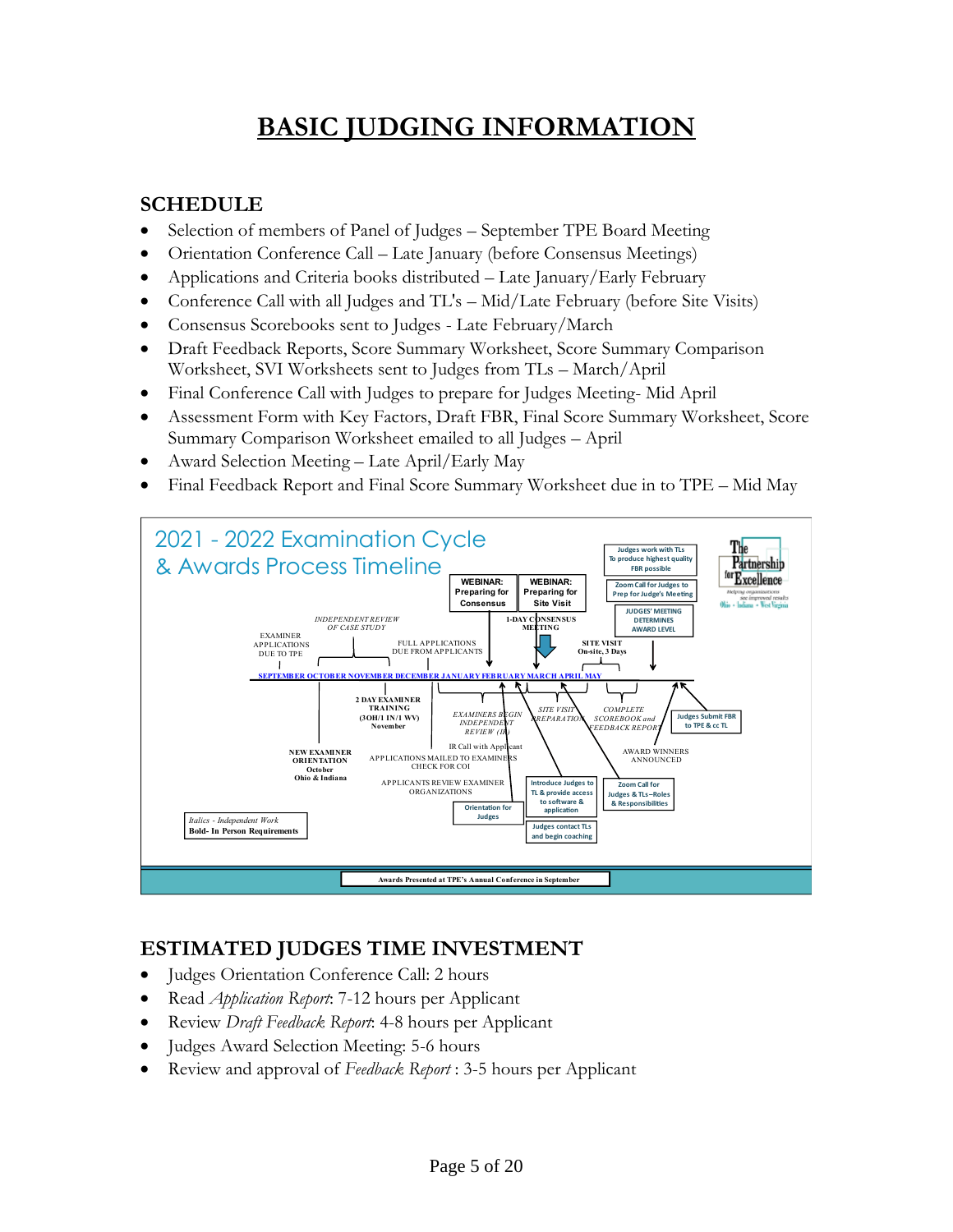#### **CONFLICT OF INTEREST**

**Conflict of interest** refers to conflicts due to circumstances or relationships, such as current or recent employment and/or client relationship; significant ownership; employment, client relationship and/or significant ownership with business competitors of Applicants; current or recent participation on the Board of Directors of the company or of a competitor; or other significant knowledge or relationship. A conflict of interest also exists if an individual has served as an Examiner, including the Advising & Partnering Program for an Applicant during a previous or current application. If a Judge feels uncertain if a particular relationship or circumstance constitutes a conflict of interest, the Judge will declare a conflict of interest and not participate in evaluations of the Applicant at the Award Selection Meeting.

#### **TPE AWARD LEVELS**

TPE incorporates four levels of recognition. This system both encourages and recognizes Ohio, Indiana and West Virginia organizations in their path toward performance excellence. The four levels described in the Program Materials Booklet are shown below:

**Platinum Award (Governor's Award for Excellence).** This is the highest level of recognition for organizations that have demonstrated, through practices and superior results, the highest level of excellence. These organizations are outstanding examples of excellence in Ohio, Indiana and West Virginia, exhibiting processes that generate results better than competitive and comparative performance for areas important to key organizational success.

**Gold Award (Achievement of Excellence).** This is an advanced level of recognition for organizations that have demonstrated, through commitment and practice, significant progress toward excellence. Organizations recognized at this level clearly demonstrate results directly attributable to deployment of a systematic approach.

**Silver Award (Commitment to Excellence).** This is the intermediate level of recognition for organizations that have demonstrated a serious commitment to excellence and a process for continuous improvement. These organizations have documented a solid system-level approach to achieving excellence and measurement of process results.

**Bronze Award (Pledge to Excellence).** This is the starting level of recognition for organizations that have begun their journey toward understanding and applying principles of excellence.

#### **GUIDELINES FOR AWARD SELECTION**

To receive a given Award Level, Judges should assess an Applicant favorably (with some supporting evidence), in the following key areas:

- Understanding of performance excellence.
- Leadership commitment.
- Systematic performance excellence system in place.
- Evidence of Improvement cycles.
- Positive results and trends along with comparative data or benchmarks.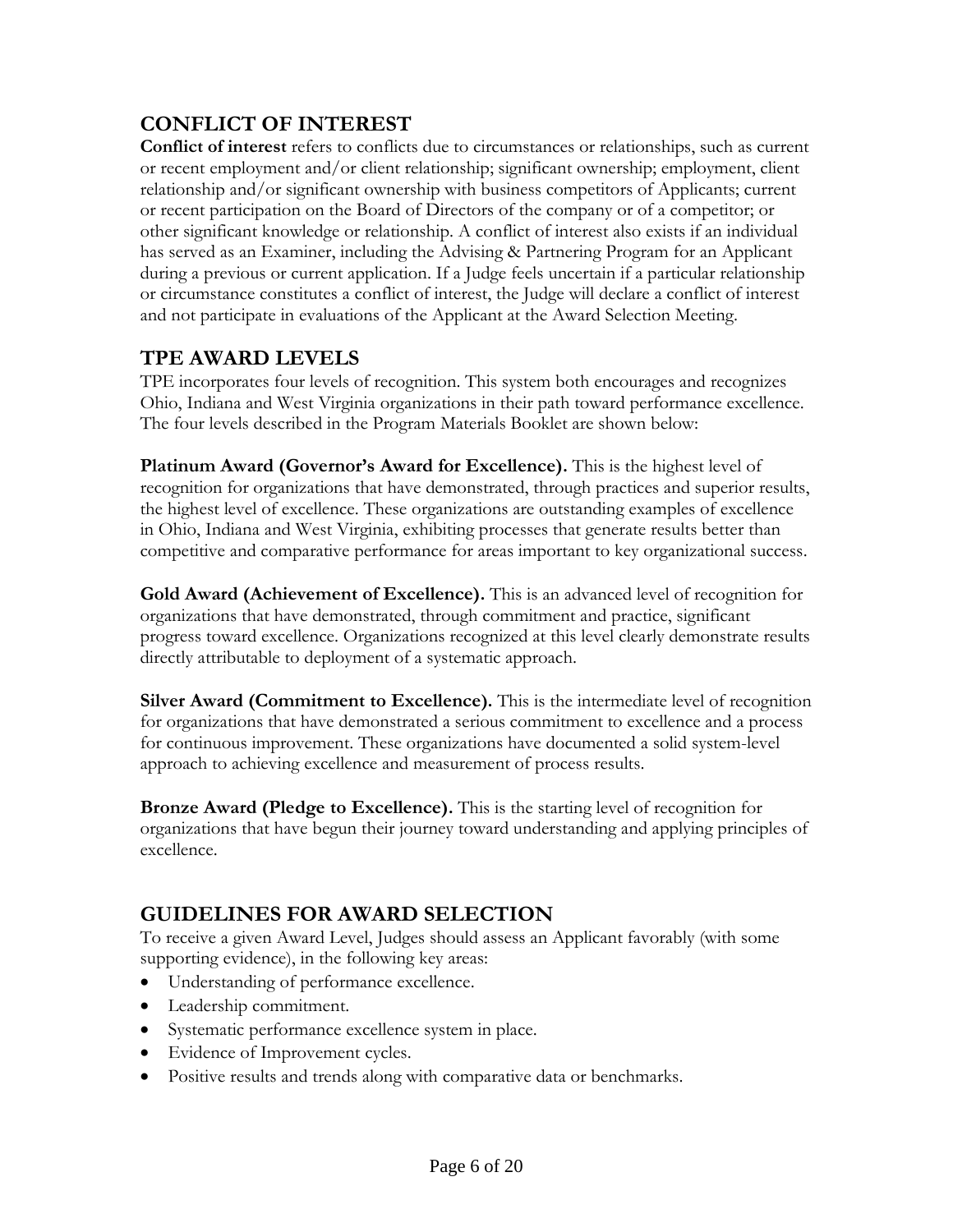Judges may consider, as mitigating factors:

- The number of employees and resources available to the Applicant to implement a performance excellence system.
- The key organizational factors and/or the Applicant's position in the market/sector prior to implementing a performance excellence system.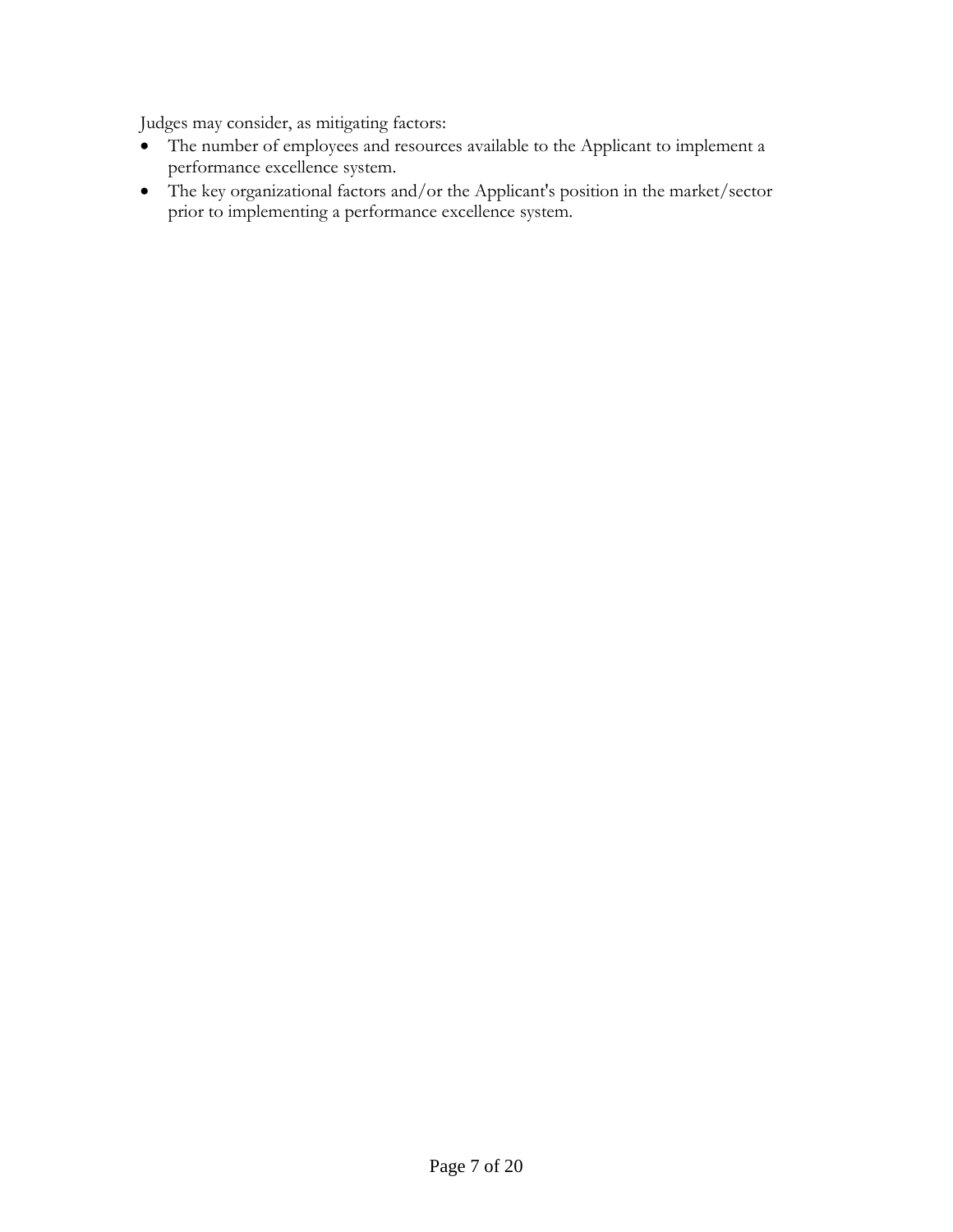#### **CRITERIA FOR ASSIGNING AWARD LEVELS**

| Potential Malcolm<br><b>Baldrige National</b><br>Quality Award<br>Recipient | The Applicant has an effective, systematic approach responsive to<br>many of the Areas to Address and to key organizational needs, with<br>a fact-based evaluation and improvement process in place in key<br>areas. No major gaps in deployment, and a commitment exists to<br>organizational learning and sharing. Improvement trends and/or<br>good performance reported for most areas of importance. Results<br>address most key customer/stakeholder and process requirements<br>and demonstrate areas of leadership. |  |  |  |  |  |
|-----------------------------------------------------------------------------|-----------------------------------------------------------------------------------------------------------------------------------------------------------------------------------------------------------------------------------------------------------------------------------------------------------------------------------------------------------------------------------------------------------------------------------------------------------------------------------------------------------------------------|--|--|--|--|--|
| Platinum Award<br>Process 5-Results 3<br>Or                                 | PROCESS (5): The organization demonstrates effective,<br>systematic, well-deployed approaches responsive to the overall<br>requirements of most Criteria items. The organization<br>demonstrates a fact-based, systematic evaluation and<br>improvement process and organizational learning, including                                                                                                                                                                                                                      |  |  |  |  |  |
| <b>Process 4-Results 4</b>                                                  | innovation that result in improving the effectiveness and<br>efficiency of key processes.<br>RESULTS (3): Results address areas of importance to the basic<br>Criteria requirements and accomplishment of the organization's<br>mission, with good performance being achieved.<br>Comparative and trend data are available for some of these<br>important results areas, and some beneficial trends are evident.                                                                                                            |  |  |  |  |  |
|                                                                             | <b>OR</b>                                                                                                                                                                                                                                                                                                                                                                                                                                                                                                                   |  |  |  |  |  |
|                                                                             | PROCESS (4): The organization demonstrates effective,<br>systematic approaches responsive to the overall requirements of<br>the Criteria, but deployment may vary in some areas or work<br>units. Key processes benefit from fact-based evaluation and<br>improvement, and approaches are being aligned with overall<br>organizational needs.                                                                                                                                                                               |  |  |  |  |  |
|                                                                             | RESULTS (4): Results address some key customer/<br>stakeholder, market, and process requirements, and they<br>demonstrate good relative performance against relevant<br>comparisons. There are no patterns of adverse trends or poor<br>performance in areas of importance to the overall Criteria<br>requirements and the accomplishment of the organization's<br>mission.                                                                                                                                                 |  |  |  |  |  |
|                                                                             | Is there a best fit with the Baldrige "Scoring Band Descriptors",<br>1.<br>Process band number $4/5$ , and Results band number $4/3$ ?<br>Would the organization be a good State role model? Do they<br>2.                                                                                                                                                                                                                                                                                                                  |  |  |  |  |  |
|                                                                             | show leadership? Would they be willing to share?                                                                                                                                                                                                                                                                                                                                                                                                                                                                            |  |  |  |  |  |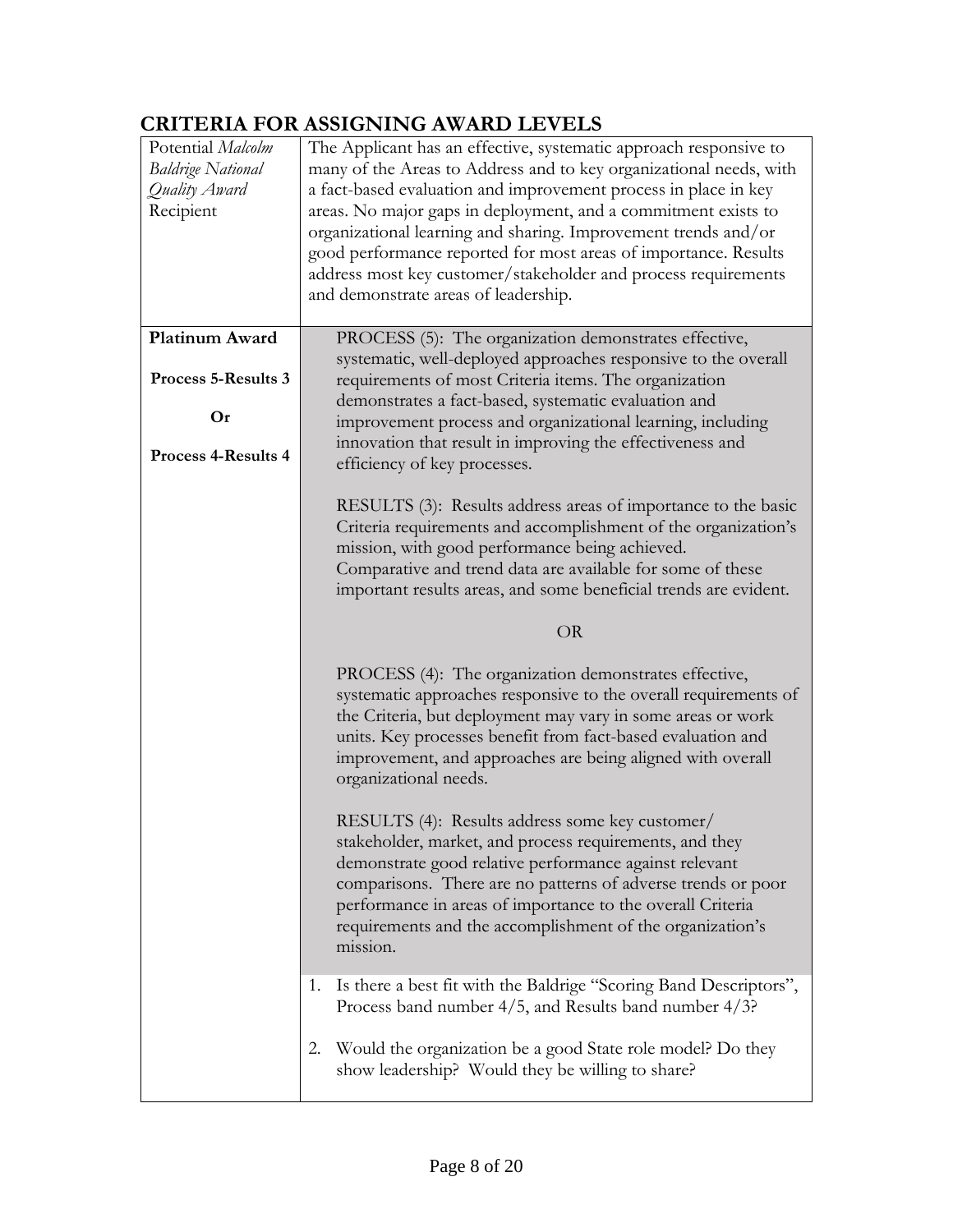|                     | Is the organization aligned with the criteria's core values?<br>3.                                                                                                                                                                                                                                                                            |  |  |  |  |
|---------------------|-----------------------------------------------------------------------------------------------------------------------------------------------------------------------------------------------------------------------------------------------------------------------------------------------------------------------------------------------|--|--|--|--|
|                     | Can the organization achieve a Baldrige Site Visit in one to two<br>4.<br>years with sustained approaches, continuous maturity?                                                                                                                                                                                                               |  |  |  |  |
|                     | Is the organization a role model in at least two categories<br>5.<br>including leadership and mature deployment in most categories?                                                                                                                                                                                                           |  |  |  |  |
|                     | Does the organization have strong to leading, relative<br>6.<br>competitive and/or comparative performance in areas of<br>importance to the organization?                                                                                                                                                                                     |  |  |  |  |
|                     | Are the results of the quality effort recognized by the<br>$\mathcal{L}$ .<br>marketplace?                                                                                                                                                                                                                                                    |  |  |  |  |
|                     | Are all levels of employees involved?<br>8.                                                                                                                                                                                                                                                                                                   |  |  |  |  |
|                     | Does involved leadership exist that goes beyond the CEO or<br>9.<br>Quality Champion?                                                                                                                                                                                                                                                         |  |  |  |  |
|                     | 10. Are the approaches well-deployed throughout all of the<br>organization? Is it institutionalized?                                                                                                                                                                                                                                          |  |  |  |  |
|                     | 11. Does management show a relentless drive toward achieving<br>quality improvement?                                                                                                                                                                                                                                                          |  |  |  |  |
| Gold Award          | PROCESS (3): The organization demonstrates effective,                                                                                                                                                                                                                                                                                         |  |  |  |  |
| Process 3-Results 3 | systematic approaches responsive to the basic requirements of<br>most Criteria items, although there are still areas or work units                                                                                                                                                                                                            |  |  |  |  |
| Or                  | in the early stages of deployment. Key processes are beginning<br>to be systematically evaluated and improved.                                                                                                                                                                                                                                |  |  |  |  |
| Process 4-Results 2 | RESULTS (3): Results address areas of importance to the basic<br>Criteria requirements and accomplishment of the organization's<br>mission, with good performance being achieved. Comparative<br>and trend data are available for some of these important results<br>areas, and some beneficial trends are evident.                           |  |  |  |  |
|                     | <b>OR</b>                                                                                                                                                                                                                                                                                                                                     |  |  |  |  |
|                     | PROCESS (4): The organization demonstrates effective,<br>systematic approaches responsive to the overall requirements of<br>the Criteria, but deployment may vary in some areas or work<br>units. Key processes benefit from fact-based evaluation and<br>improvement, and approaches are being aligned with overall<br>organizational needs. |  |  |  |  |
|                     |                                                                                                                                                                                                                                                                                                                                               |  |  |  |  |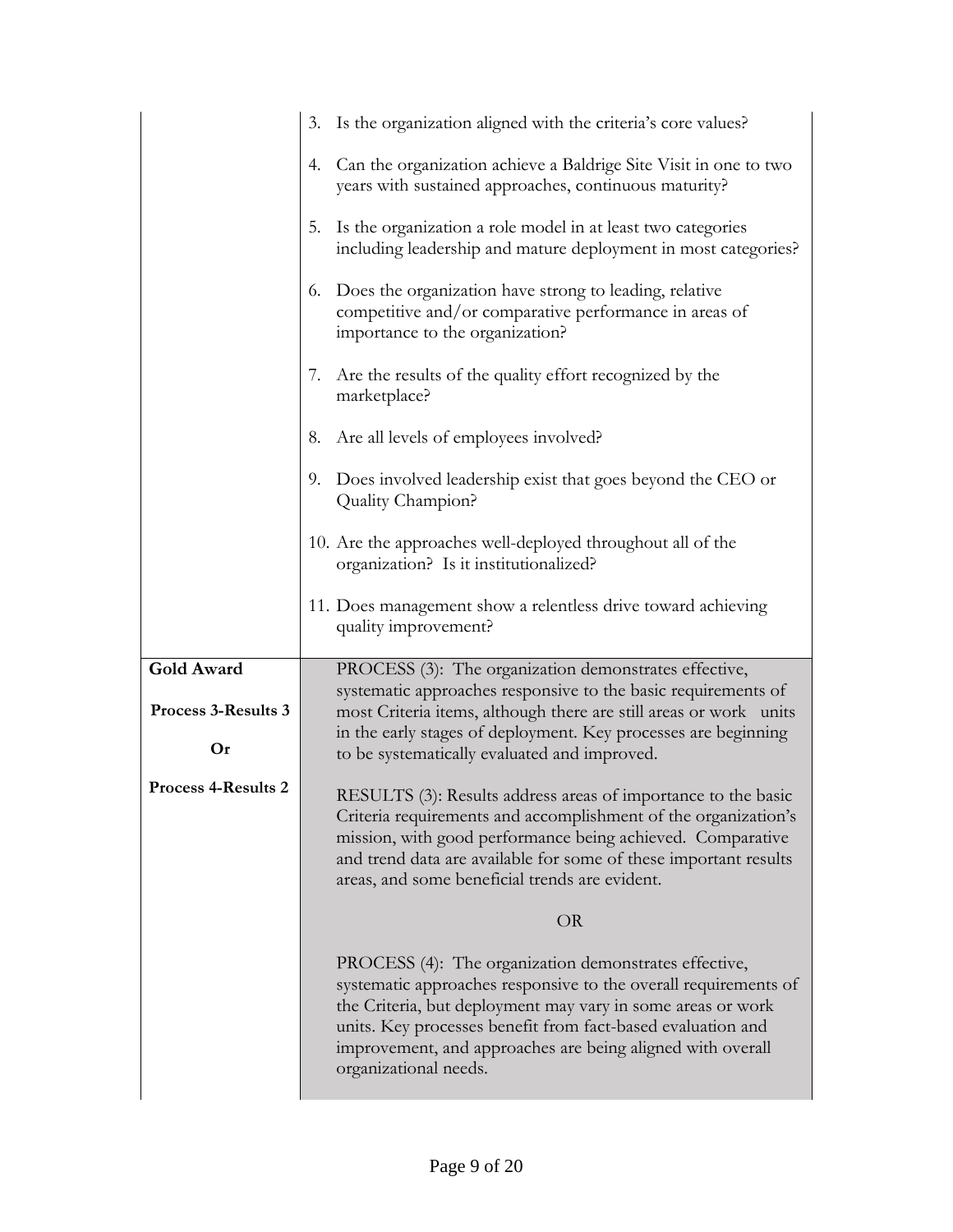|                            |    | RESULTS (2): Results are reported for several areas responsive<br>to the basic Criteria requirements and the accomplishment of<br>the organization's mission. Some of these results demonstrate<br>good performance levels. The use of comparative and trend data                            |  |  |  |  |
|----------------------------|----|----------------------------------------------------------------------------------------------------------------------------------------------------------------------------------------------------------------------------------------------------------------------------------------------|--|--|--|--|
|                            |    | is in the early stages.                                                                                                                                                                                                                                                                      |  |  |  |  |
|                            | 1. | Is there a best fit with the Baldrige "Scoring Band Descriptors",<br>Process band number $3/4$ , and Results band number $3/2$ ?                                                                                                                                                             |  |  |  |  |
|                            | 2. | Does the organization have one or two categories where they<br>are a role model and/or are there one or two key themes that<br>are role model?                                                                                                                                               |  |  |  |  |
|                            | 3. | Has the organization demonstrated a commitment to<br>continuous improvement by documenting a sound systematic<br>approach?                                                                                                                                                                   |  |  |  |  |
|                            | 4. | Is the organization in the process of deploying effective plans,<br>procedures and measurement systems?                                                                                                                                                                                      |  |  |  |  |
|                            | 5. | Does the organization have early performance indicators, which<br>show positive results and areas of strength?                                                                                                                                                                               |  |  |  |  |
|                            | 6. | Can the organization, with continued maturity, achieve Platinum<br>Award recognition?                                                                                                                                                                                                        |  |  |  |  |
|                            | 7. | Has the organization implemented practices with potential for<br>good results - some initiatives may be in the early stages of<br>deployment, however, there are no gaps relative to basic or key<br>concepts, Core Values and Criteria?                                                     |  |  |  |  |
|                            | 8. | Does involved leadership exist that goes beyond the CEO or<br>Quality Champion?                                                                                                                                                                                                              |  |  |  |  |
| <b>Silver Award</b>        |    | PROCESS (2): The organization demonstrates effective,<br>systematic approaches responsive to the basic requirements of                                                                                                                                                                       |  |  |  |  |
| <b>Process 2-Results 2</b> |    | the Criteria, but some areas or work units are in the early stages                                                                                                                                                                                                                           |  |  |  |  |
| Or                         |    | of deployment. The organization has developed a general<br>improvement orientation that is forward-looking.                                                                                                                                                                                  |  |  |  |  |
| <b>Process 3-Results 1</b> |    | RESULTS (2): Results are reported for several areas responsive<br>to the basic Criteria requirements and the accomplishment of<br>the organization's mission. Some of these results demonstrate<br>good performance levels. The use of comparative and trend data<br>is in the early stages. |  |  |  |  |
|                            |    | <b>OR</b>                                                                                                                                                                                                                                                                                    |  |  |  |  |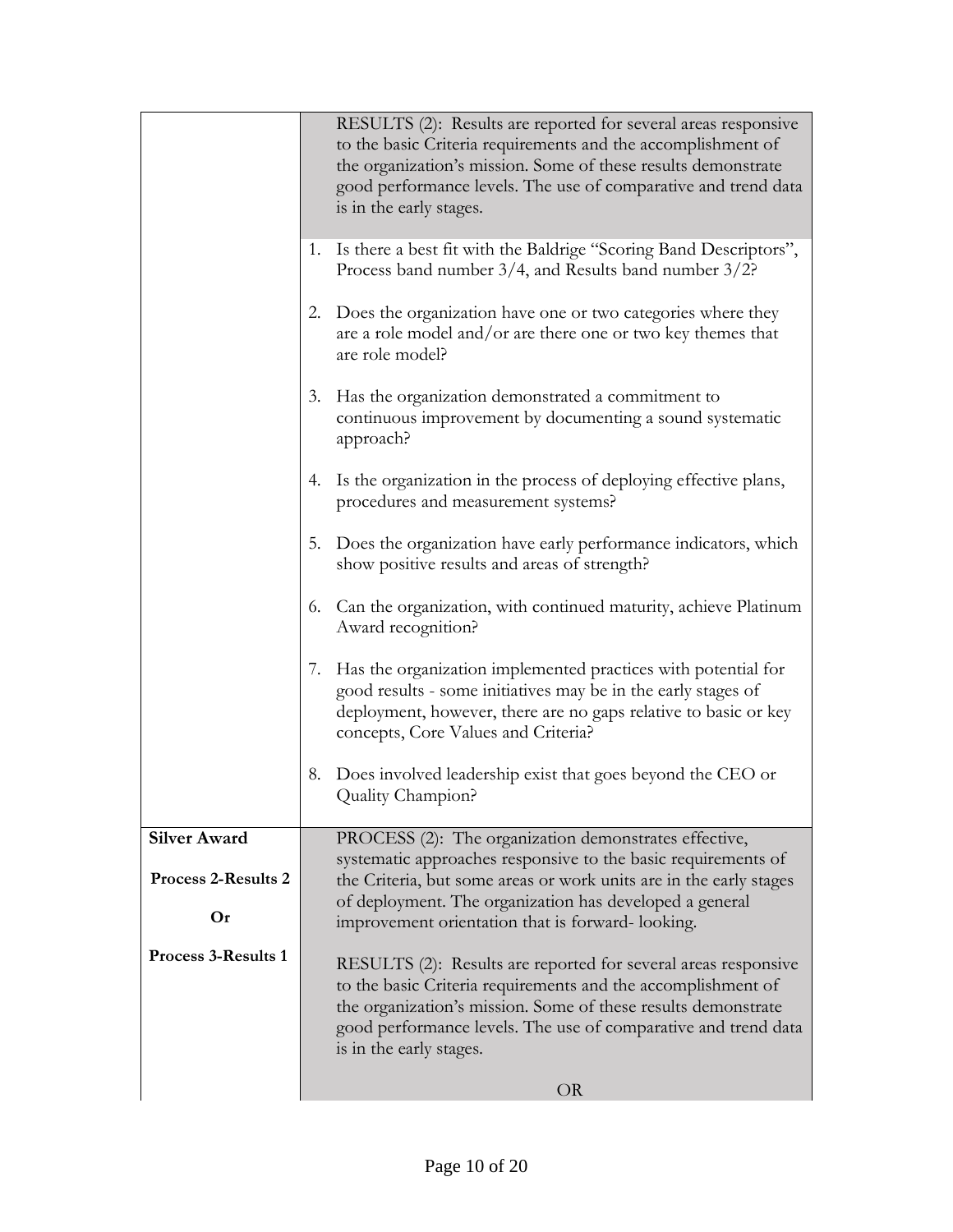|                                                   |    | PROCESS (3): The organization demonstrates effective,<br>systematic approaches responsive to the basic requirements of<br>most Criteria items, although there are still areas or work units<br>in the early stages of deployment. Key processes are beginning<br>to be systematically evaluated and improved.<br>RESULTS (1): A few results are reported responsive to the<br>basic Criteria requirements, but they generally lack trend and<br>comparative data. |
|---------------------------------------------------|----|-------------------------------------------------------------------------------------------------------------------------------------------------------------------------------------------------------------------------------------------------------------------------------------------------------------------------------------------------------------------------------------------------------------------------------------------------------------------|
|                                                   | 1. | Is there a best fit with the Baldrige "Scoring Band Descriptors",<br>Process band numbers 2/3, and Results band number 2/1?                                                                                                                                                                                                                                                                                                                                       |
| <b>Bronze Award</b><br><b>Process 1-Results 1</b> |    | PROCESS (1): The organization demonstrates early stages of<br>developing and implementing approaches to the basic Criteria<br>requirements, with deployment lagging and inhibiting progress.<br>Improvement efforts are a combination of problem solving and<br>an early general improvement orientation.                                                                                                                                                         |
|                                                   |    | RESULTS (1): A few results are reported responsive to the<br>basic Criteria requirements, but they generally lack trend and<br>comparative data.                                                                                                                                                                                                                                                                                                                  |
|                                                   | 1. | Is there a best fit with the Baldrige "Scoring Band Descriptors",<br>Process band number 1, and Results band number 1?                                                                                                                                                                                                                                                                                                                                            |
|                                                   | 2. | The Applicant is in the early stages of developing and<br>implementing approaches to Category requirements. Important<br>gaps exist in most Categories.                                                                                                                                                                                                                                                                                                           |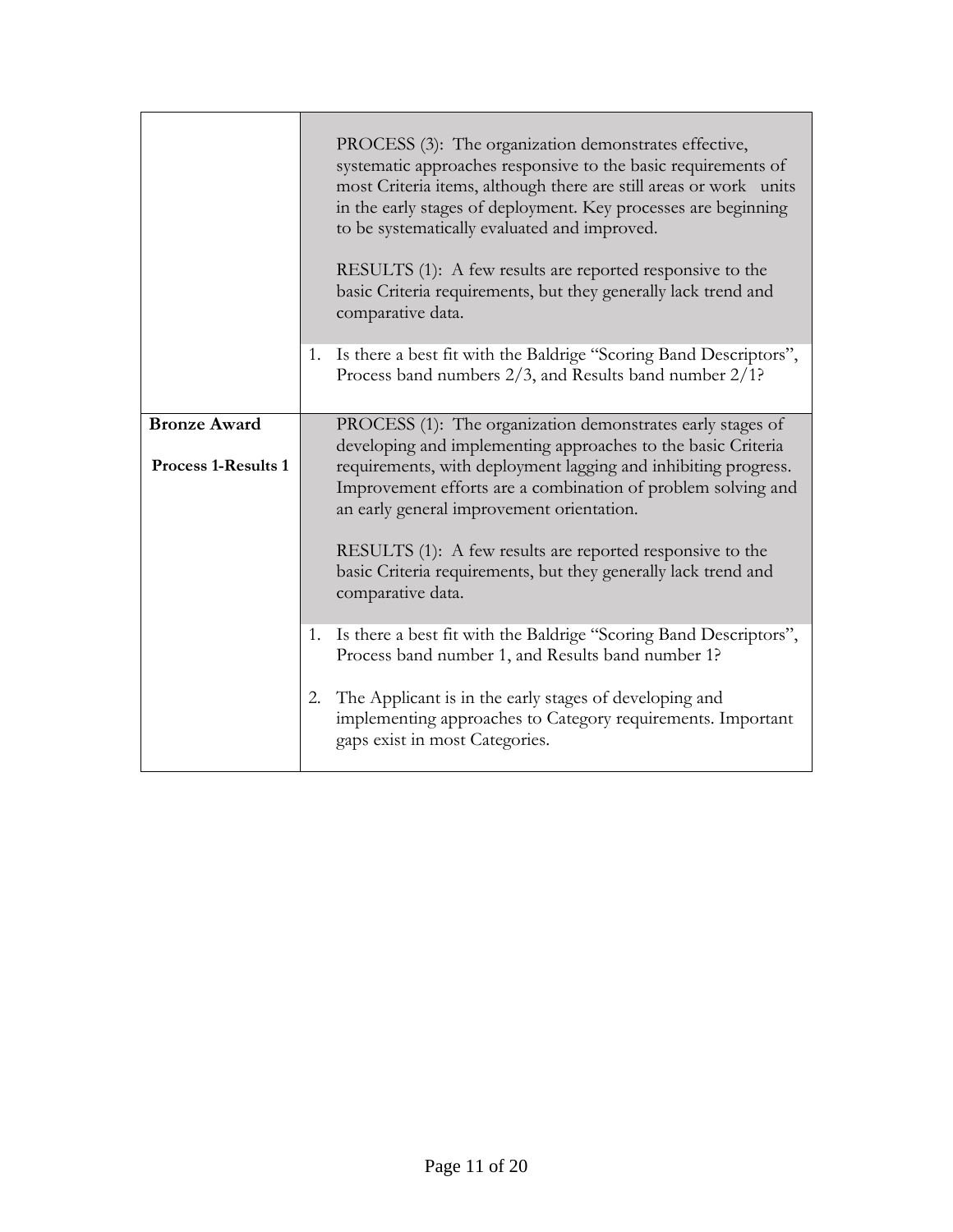## **PANEL OF JUDGES PROCESSES**

#### **SELECTION OF JUDGES (SEPTEMBER)**

The TPE Judges Panel consists of nine Judges serving three staggered three-year terms plus a Chair of the panel, who serves a three-year term. Judges are nominated by the TPE President/CEO and the Chair of the Judges Panel, and approved by the TPE Board of Trustees at the September TPE board meeting. Upon completion of the first term, Judges may be considered for reappointment to the Judges Panel for a second term. Each of the three states in TPE's region (Ohio, Indiana and West Virginia) will have representation on the panel, and at least one Judge will be from another state.

Selection criteria includes several of the following factors:

- Experience as a BPEP or State Quality Award Judge.
- Experience as a BPEP or State Quality Award Senior Examiner.
- Experience as a BPEP Overseer or Member of a State Quality Award program Board of Directors.
- Experience as a recognized expert in performance excellence.
- Experience as a recognized expert in Business, Education, Health Care, Government or Non-Profit sectors.
- Availability and willingness to perform the Panel of Judges Mission.

Upon receipt of the Applicant's Application Report in January/February, Judges will read the Organizational Profile to ensure that they do not have a conflict of interest. If a conflict is identified, the judge will notify the Chair of the Panel of Judges and President/CEO.

#### **ORIENTATION CONFERENCE CALL (JANUARY)**

The Panel of Judges will participate in a conference call to:

- Review and clarify the Panel of Judges Processes.
- Clarify questions or concerns about the TPE Evaluation Process.
- Identify any known conflicts of interest with Applicants and Judges.
- Clarify the Timeline and Actions Steps to be completed prior to the Award Selection Meeting.

Prior to and/or just after the conference call, Judges will receive the following by email:

- Listing of all Applicants, with sector and application information.
- Listing of Examiner Team Leaders with Applicant assignment and contact information.
- Listing of the Panel of Judges, with contact information.
- Criteria (Sector-Specific).
- Application report for their applicant,

The Lead Judge will read and review the Application Report and evaluation materials in January/early February. The Lead Judge will contact the Team Leader by phone to introduce themselves and clarify any concerns or issues identified in the application report. The Lead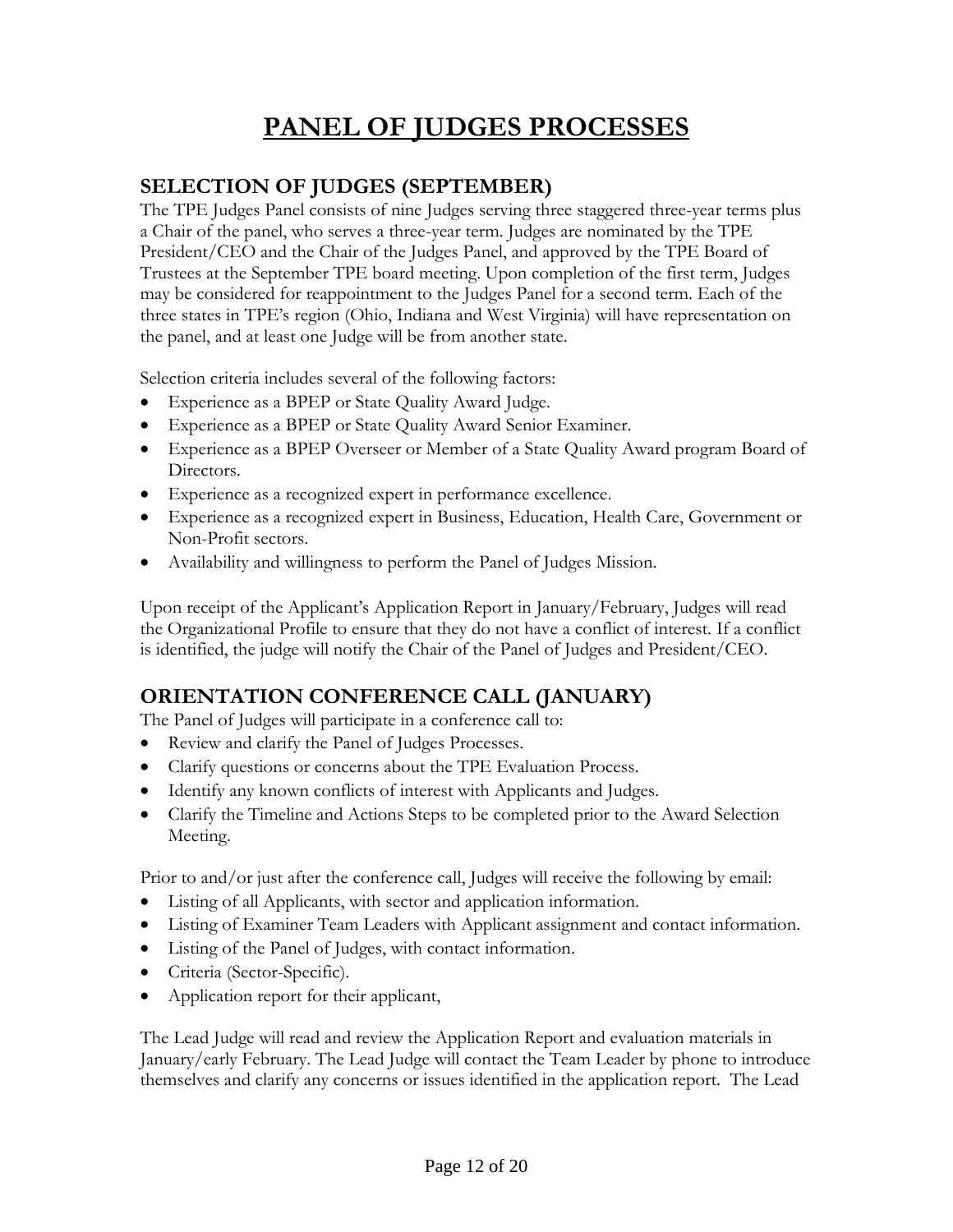Judge will not contact the Applicant for any reason. Information that the Lead Judge needs that the Team Leader cannot provide should be discussed with TPE's President/CEO.

#### **CONFERENCE CALL WITH JUDGES AND TLs (MID- to LATE FEBRUARY)**

The Panel of Judges and all TLs will participate in a conference call to:

- Review and clarify the Processes, Timeline, and Deliverables.
- Offer insights and tips for TLs.
- Discuss the SV process and ensure TL's are prepared.

#### **JUDGES MEETING COORDINATION CONFERENCE CALL (MID-APRIL)**

The Panel of Judges will participate in a conference call to:

- Confirm the process and details for the Judges Meeting.
- Discuss Best Practices.
- Discuss preparation of the Judge's Assessment Form and Rationale.
- Format for the Oral Presentation during the Judges Meeting (limited to 15 minutes each).
- Deliverables/Timeline.
- Timeline to complete Feedback Report.
- Review Team Leader (TL) Evaluation Form.
- Open Discussion.

The Lead Judge will also start the mentoring process with the Team Leader to translate the Site Visit Report into a draft Feedback Report. The Judge should concentrate on ensuring that the comments provide clarity to the Applicant. The Judge will also provide suggestions for grammar, prescriptive comments, spelling, and related issues. The Team Leader is responsible for completing this task.

TPE will provide an electronic version of the Site Visit Scorebook (includes Key Factors, Key Themes, Strengths and Opportunities for Improvement for each Item, and Site Visit Scores) for all applicants to all judges.

Team Leaders will send the following documents to their Lead Judge at the conclusion of Site Visit:

- 1. Copy of the Consensus Scorebook and Key Factors.
- 2. Score Summary Worksheet for the final scorebook.
- 3. Score Summary Comparison Worksheet- showing changes in Item scores between the Consensus and Site Visit Reviews that is signed at the end of Site Visit by all examiner team members.
- 4. All Site Visit Issue Worksheets with the Evidence and Conclusions and Effect on Comments sections completed.
- 5. Final Scorebook in Feedback Report format using the FBR template.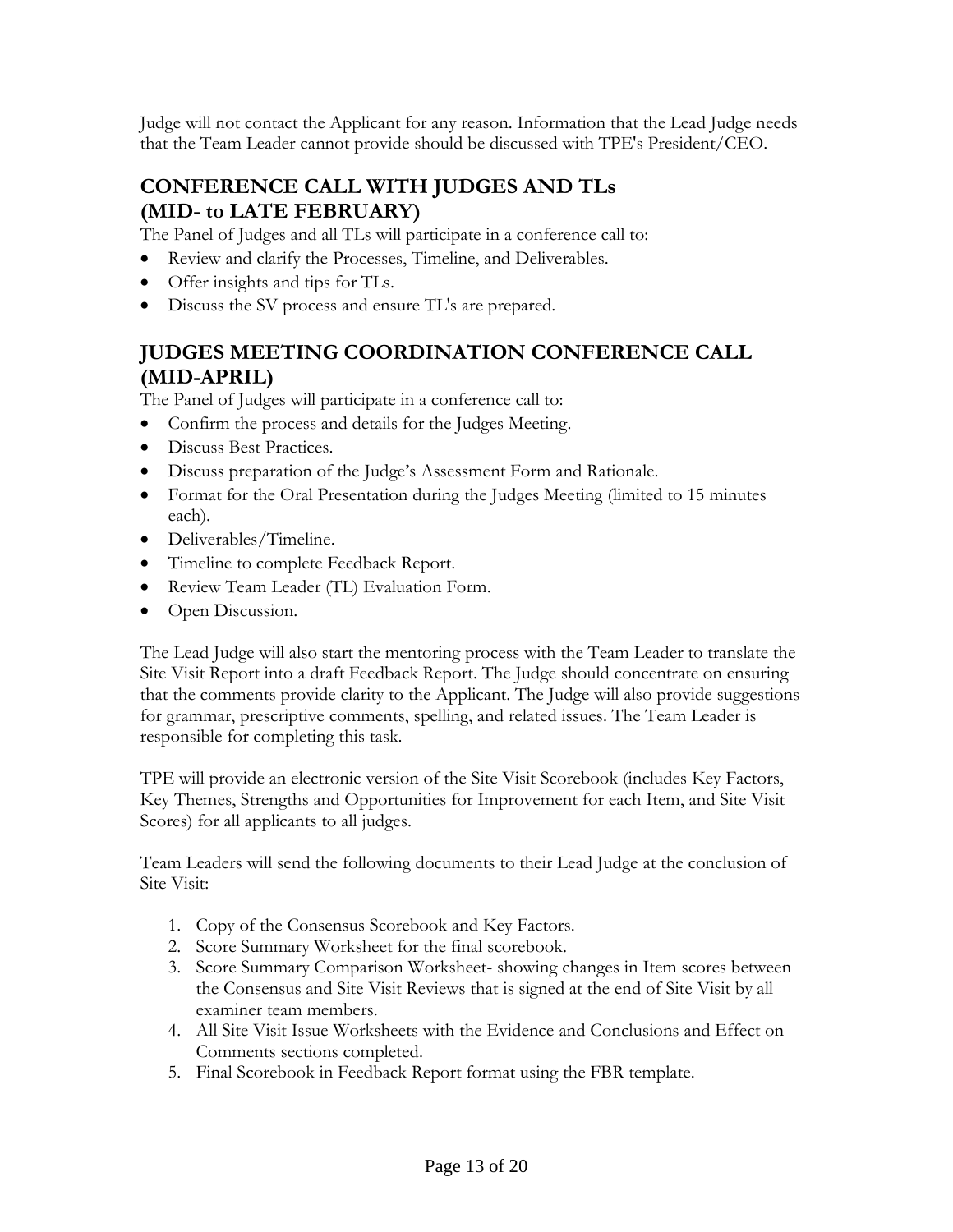The Team Leader and Lead Judge will begin using the Draft Feedback Report format and the judging process will use this document for Key Themes and Item comments instead of the Site Visit Scorebook. The draft Feedback Report is used instead of the Site Visit Scorebook in order to provide Judges with the best information to make an award decision.

The Lead Judge will prepare the Judge's Assessment Form for each Applicant, and provide it to all Judges and the President/CEO one week prior to the Judges' Meeting**.** 

Additionally, the Lead Judge will send to TPE the latest version of the draft Feedback Report with the latest Key Themes, the excel file showing Item scoring and the Scoring Comparison Sheet and any updated Key Factors. TPE will combine all the assessment forms and prepare packages for each Judge, and will provide these to ALL Judges, except those with conflicts with an Applicant.

#### **All judges will read the each Organizational Profile, Judge's Assessment Form, Key Factors, Key Themes, and Scoring information for all Applicants. It is recommended that all judges read the entire draft Feedback Report.**

The Lead Judge will prepare a 15-minute **oral presentation** that the Judge will present at the Award Selection Meeting. The key elements of the presentation are:

- Brief description of the Applicant (Key Factors, such as sector, industry/services provided, size, etc.)
- Significant Process Key Theme Strengths and Opportunities for Improvement comments from its approaches and deployment of performance excellence.
- Significant Results Key Theme Strength and Opportunities for Improvement comments on the Applicant's results.
- Significant changes in Item level scores or scoring levels.
- Significant comments from Process and/or Results Items.
- Judge's assessment of the Applicant's maturity level.
- Best fit Award Level and reason why.
- The Lead Judge is to serve as an Advocate for the Applicant to the Panel.

If the Lead Judge cannot attend the Award Selection Meeting or dial-in by teleconference, the Lead Judge will notify the Chair of the Panel of Judges who will appoint another judge attending the meeting to read the completed Judge's Assessment Form at the meeting. The Lead Judge will assist the newly appointed Backup Judge in understanding the organization and recommendation.

Each Judge will read all Judge's Assessment Forms prior to the Award Selection Meeting. Judges will not receive assessments for those Applicants that they have a conflict with.

#### **AWARD SELECTION MEETING**

The agenda includes:

- Housekeeping and review of materials.
- Review of all Judges' conflicts of interest.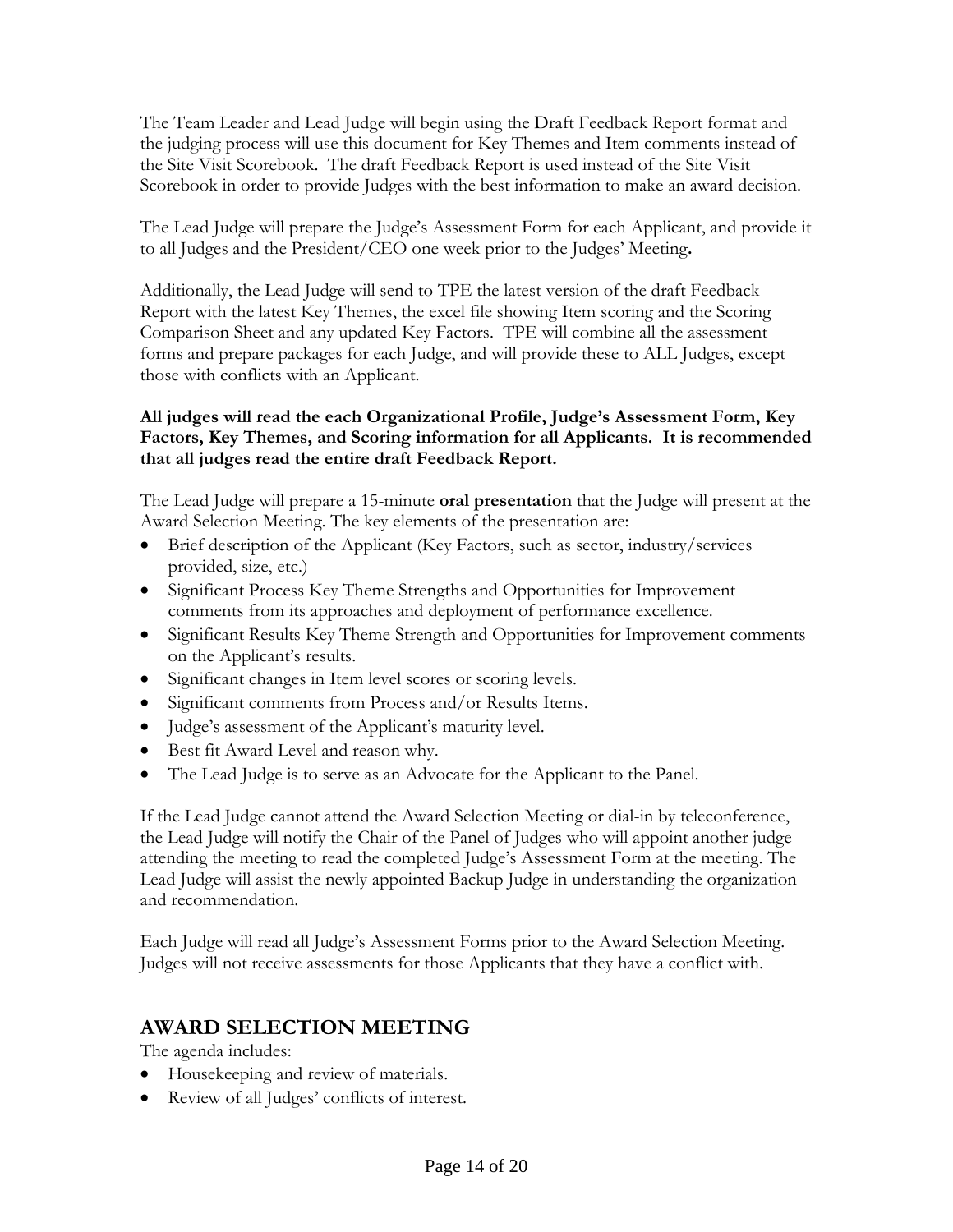- Discussion of Award Selection procedures and Criteria for Assigning Award Levels.
- Site Visit Applicant Discussion and Award Level Vote (30 minutes each).
- Recalibration after review of 2-3 Applicants.
- Discussion and Voting of remaining Site Visit Applicants.
- Review of Award Level decisions and any re-discussions and re-voting.
- Review recommendations for Category Lead Performer Awards. Discuss and vote on recommendations for award.
- Discussion of Next Steps to finalize Feedback Reports with Team Leaders.
- Identification of Applicants for Quest for Success Conference presentations.
- Identification of Opportunities for Improvement in Judges Processes.
- Review of TPE Awards Cycle and Recommendations for Improvement

Judges with a conflict of interest with an Applicant will leave the room whenever the Applicant is being discussed or voting occurs.

The Judges will discuss each Applicant in detail. The Judges consider all of the findings of the Examiner Team, with emphasis given to the findings of the Site Visit. The Judges discuss and consider the findings within the context of the nature of the Applicant's sector and any key organizational factors that may apply. Discussion of the Applicant continues until all participating Judges conclude that the case has been adequately covered.

At the conclusion of the discussion, the Judges will vote "yes" or "no" as to whether the Applicant should receive a given Award Level. A two-thirds "yes" vote is required to receive an Award Level. The minimum margin of the voting for a two-thirds margin of the voting Judges is: 12/18, 12/17, 11/16, 10/15, 10/14, 9/13, 8/12, 8/11, 7/10, 6/9, 6/8, 5/7, 4/6, 4/5, 3/4, 2/3, and 2/2.

In the case where the Applicant was recommended for an Award Level by the Lead Judge, but failed to achieve a two-thirds "yes" vote, the Lead Judge may request further discussion. Dissenting Judges should state their objections and the Lead Judge should make a brief explanation or rebuttal prior to a second vote.

Failure of achieving a two-thirds "yes" on the second vote will generate a vote at the next lower Award Level.

This review and voting process is repeated for each Applicant.

**Note:** *The Panel of Judges may review and change previous Award Level recommendations made during their review if some decisions appear to be inconsistent with those previously made. Previous year decisions by the Judges may also be reviewed to assure consistency. The Award Level decisions are not FINAL until the Award Selection Meeting is over.*

After all award levels for full applications have been determined, recommendations for Category Lead Performer Awards will be discussed and voted on. Applicants demonstrating role model performance in categories  $1 - 6$  will be eligible for recognition and recommended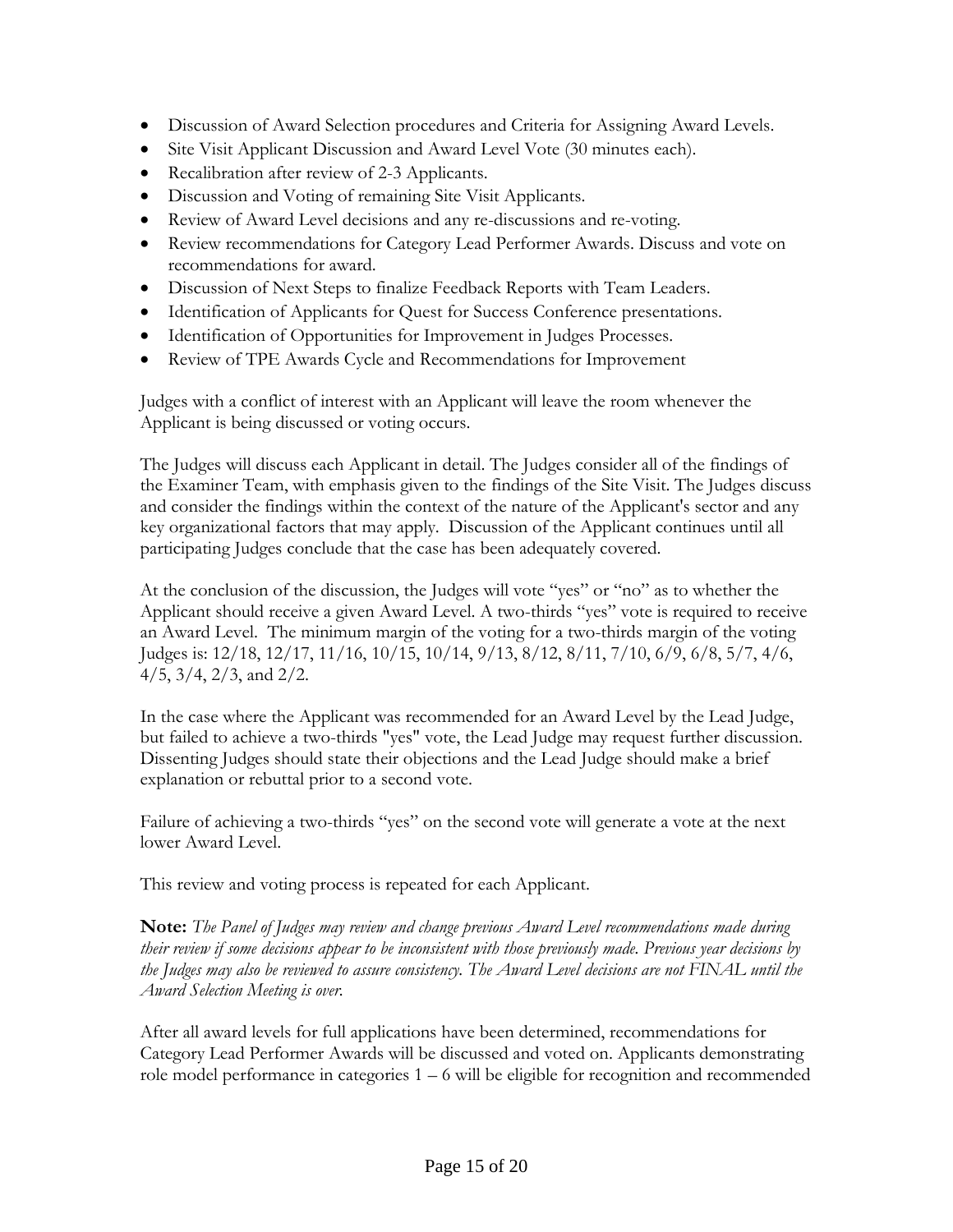by the lead judge. Platinum Award recipients will not be considered for this recognition. Category Lead Performer recipients will meet the following criteria:

- Scoring is at the high side o*r higher than* **characteristics** of the 50–65% scoring range.
- There is linkage to appropriate organizational results demonstrating favorable levels, trends, and comparisons.
- Credible performance across other categories and no fatal flaws.
- Evidence of cycles of learning and significant improvement in the category.
- No issues surfaced during HRO meeting or site visit.

Judges will delete electronic files and emails and destroy written evaluation materials, recommendation materials, and other information used during the Award Selection Meeting to TPE at the conclusion of the meeting, except for Applicants for which they serve as Lead Judge.

#### **ACTION STEPS AFTER THE AWARD SELECTION MEETING**

The names of Applicants and the Judges' Award Level decisions are to be held in confidence until TPE sends out its press release announcing award recipients. The names of other Applicants are not to be revealed; and the details of the Judges' discussions are confidential.

The President/CEO will present the Judges' decisions for award recipients to the TPE Board of Trustees for ratification. Upon a majority vote of the Board of Trustees, the Board consents to the Award level decisions and directs the TPE President/CEO to inform each Applicant of their Award Level.

The TPE President/CEO will contact the Highest Ranking Official for each Applicant and inform the organization of their Award Level. The Applicant must either accept or decline the Award Level. Applicants may choose not to receive an Award Level, in which case, the name of the Applicant will no longer appear against that or any Award Level. An Applicant that declines an Award Level will still receive a Feedback Report.

The TPE President/CEO will issue a press release announcing the award recipients.

#### **COMPLETING THE FEEDBACK REPORT**

The Lead Judge will serve as reviewer and approver for the Applicant's Feedback Report. Emphasis should be placed on creating Feedback Reports that are clear and as specific as possible. Ultimately, the Feedback Report should be both informative and "actionable" for the Applicant.

The Lead Judge will work with the Team Leader to make improvements to comments contained in the Feedback Report. The Judge will receive the draft Feedback Report from the Team Leader in order to provide review and comments. The Judge will approve the final Feedback Report and send it by email to the TPE President/CEO and cc the Team Leader.

Each Judge will return all materials provided by TPE, including the Application Report and evaluation materials, upon submission of the Feedback Report to TPE. Electronic files and email messages will be deleted.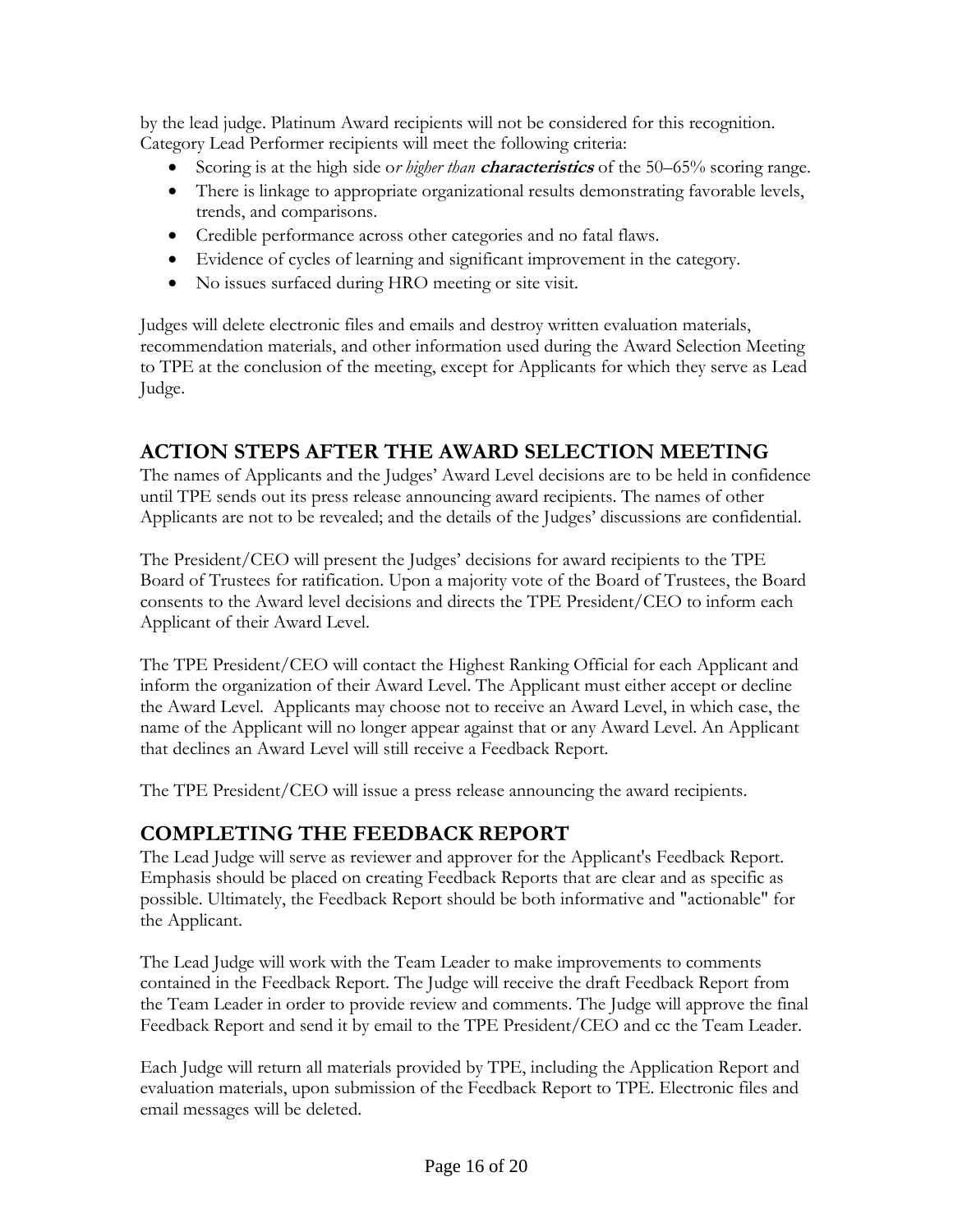TPE encourages all Judges to provide opportunities for improvement to the TPE President/CEO after approving and submitting all Feedback Reports. These recommendations may address any TPE process.

#### **EVALUATION OF PROCESS AND JUDGES**

To ensure continuous improvement and cycles of learning, evaluation of the judging process and of each judge will occur at the conclusion of the annual judging cycle. Judges will provide input to the Chair of the Judges Panel and TPE President/CEO on the strengths and opportunities for improvement of the judging process. Additionally, each Judge will conduct a self-evaluation of their performance pertaining to thoroughness, process understanding, criteria understanding, overall professionalism and mentoring/collaboration with the Team Leader.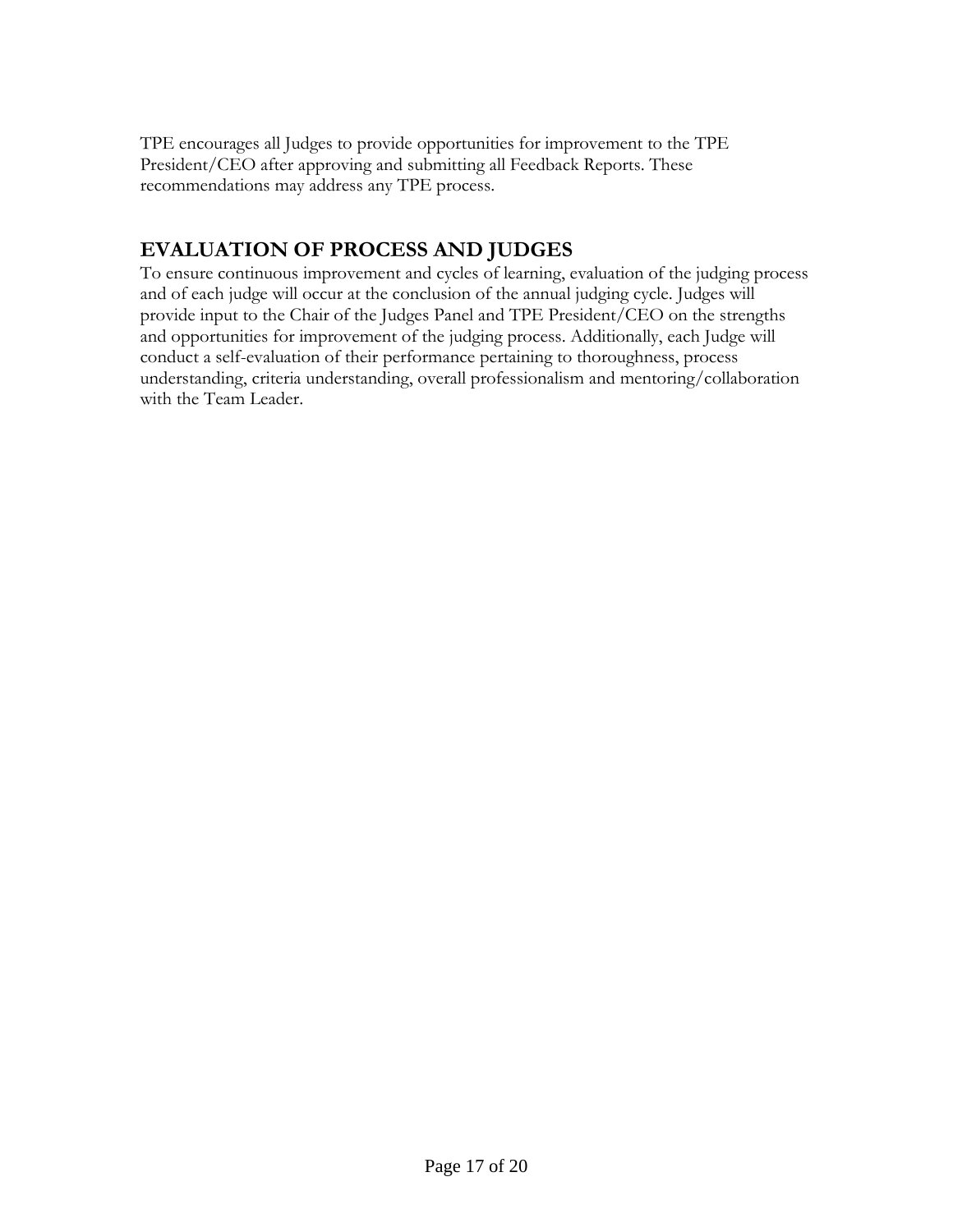

#### **JUDGE'S ASSESSMENT FORM** 2022 TPE Examination Cycle

| <b>Applicant:</b>                           |                 |                       |            |                    |                  | Lead<br>Judge: |  |
|---------------------------------------------|-----------------|-----------------------|------------|--------------------|------------------|----------------|--|
| Sector:                                     | <b>Business</b> | <b>Not for Profit</b> | Government | <b>Health Care</b> | <b>Education</b> | Size:          |  |
| $(X \text{ in box})$                        |                 |                       |            |                    |                  |                |  |
| <b>Brief Description</b><br>of Organization |                 |                       |            |                    |                  |                |  |

| <b>Consensus and Site Visit Scoring Summary</b> |                  |                   |             |                  |                   |
|-------------------------------------------------|------------------|-------------------|-------------|------------------|-------------------|
| <b>Item</b>                                     | <b>Consensus</b> | <b>Site Visit</b> | <b>Item</b> | <b>Consensus</b> | <b>Site Visit</b> |
| $1.1\,$                                         |                  |                   | 5.1         |                  |                   |
| 1.2                                             |                  |                   | 5.2         |                  |                   |
| 2.1                                             |                  |                   | 6.1         |                  |                   |
| 2.2                                             |                  |                   | 6.2         |                  |                   |
| 3.1                                             |                  |                   | 7.1         |                  |                   |
| 3.2                                             |                  |                   | 7.2         |                  |                   |
| 4.1                                             |                  |                   | 7.3         |                  |                   |
| 4.2                                             |                  |                   | 7.4         |                  |                   |
|                                                 |                  |                   | 7.5         |                  |                   |

**Score & Scoring Bands:** (maximum points = 1000)

**PROCESS = Band \_\_\_\_\_\_ RESULTS = Band \_\_\_\_\_\_**

| <b>Key Areas</b> (Insert $X$ in box)              | $\mathsf{Low}$ ) |  |  |
|---------------------------------------------------|------------------|--|--|
| <b>Understanding of Performance Excellence</b>    |                  |  |  |
| Leadership Commitment                             |                  |  |  |
| Systematic Performance Excellence System in Place |                  |  |  |
| Evidence of Improvement Cycles                    |                  |  |  |
| <b>Positive Results and Trends</b>                |                  |  |  |
| <b>Results Better than Benchmarks</b>             |                  |  |  |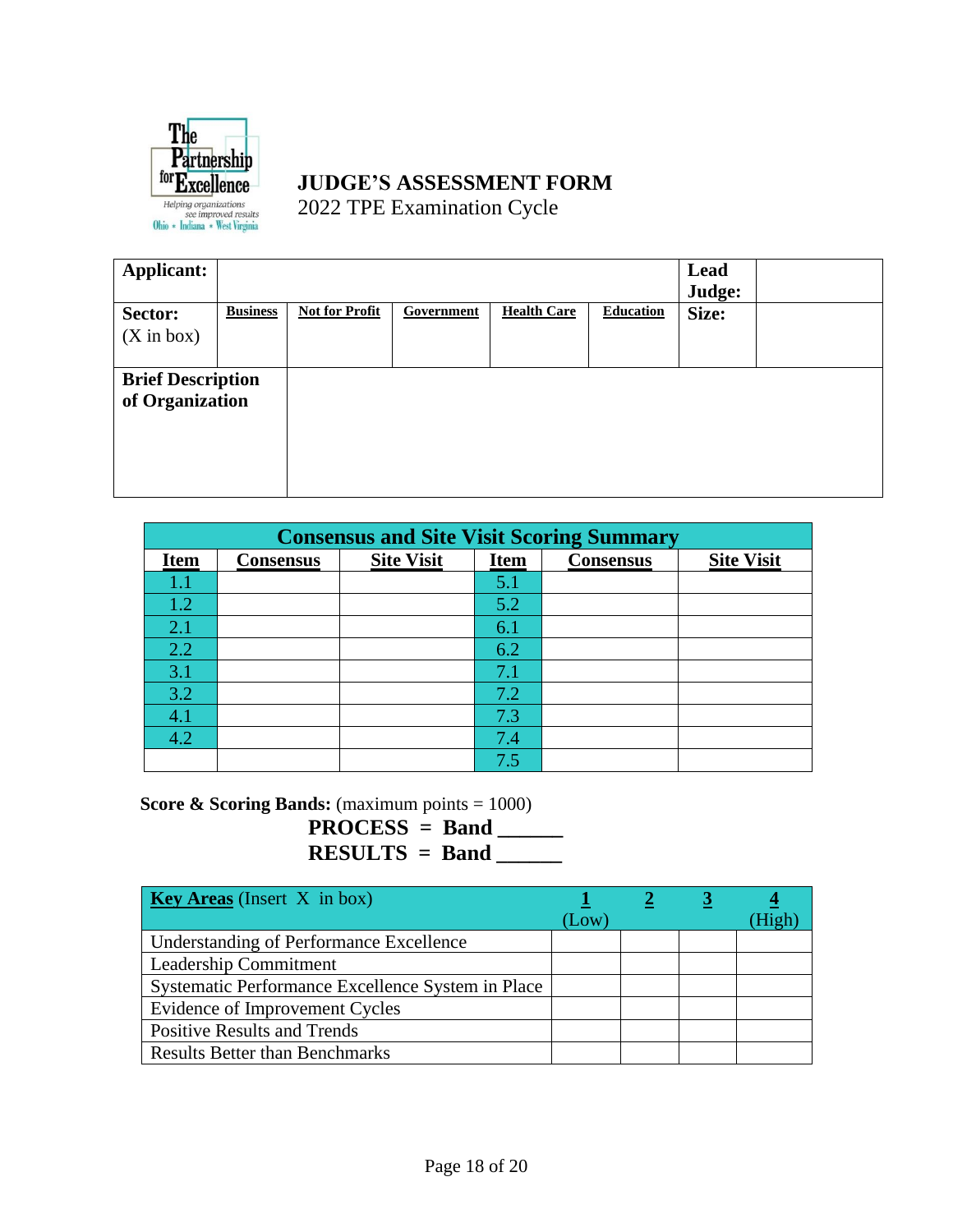| <b>Observations</b><br>and Maturity<br>Level: |  |
|-----------------------------------------------|--|
| Assessment:                                   |  |

### **Recognition Level – Best Fit (see Judges Process Handbook)**

| $\overline{a}$    | ╲ | o |  |
|-------------------|---|---|--|
| Which level of    |   |   |  |
| recognition is    |   |   |  |
| the best fit      |   |   |  |
|                   |   |   |  |
| and why?          |   |   |  |
|                   |   |   |  |
|                   |   |   |  |
|                   |   |   |  |
|                   |   |   |  |
|                   |   |   |  |
|                   |   |   |  |
|                   |   |   |  |
|                   |   |   |  |
| <b>Key Themes</b> |   |   |  |
|                   |   |   |  |
|                   |   |   |  |
|                   |   |   |  |
|                   |   |   |  |
|                   |   |   |  |
|                   |   |   |  |
|                   |   |   |  |
|                   |   |   |  |
|                   |   |   |  |
|                   |   |   |  |
|                   |   |   |  |
|                   |   |   |  |
|                   |   |   |  |
|                   |   |   |  |
|                   |   |   |  |
|                   |   |   |  |
|                   |   |   |  |
|                   |   |   |  |
|                   |   |   |  |
|                   |   |   |  |